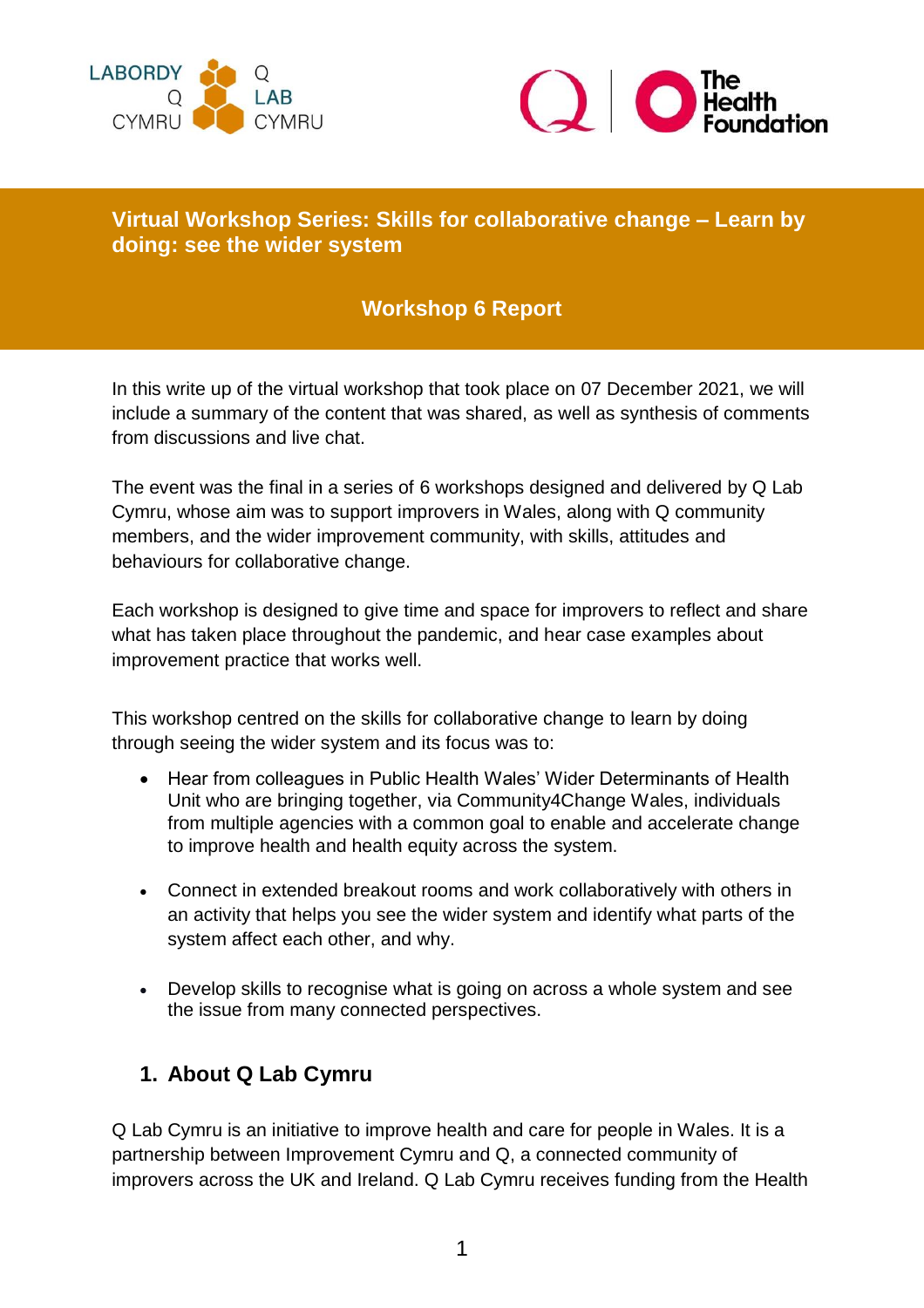Foundation, an independent charity committed to bringing about better health and health care for people in the UK.

Through the Lab we aim to bring together topic specialists, improvement experts and service users from across the system to explore, develop, test and implement ideas to make progress on the complex challenges facing health and care services in Wales. The Lab provides a space for people and organisations to learn, reflect, experiment and adjust programmes of work to make them as effective as possible. Developing skills for working creatively and collaboratively are central to the Q Lab Cymru approach and we recognise the importance of building and developing the skills in this. More about who we are can be found on our [website.](https://phw.nhs.wales/services-and-teams/improvement-cymru/q-lab-cymru/)

### **2. Setting context: Skills for collaborative change**

Dominique Bird (Head of Capacity and Capability, Improvement Cymru), welcomed improvers from across the health and social care sector in Wales who joined the workshop, and began by describing the narrative arc that runs across the series. This focuses on understanding what was different about improvement during the pandemic and exploring the improvement skills that are needed in recovery based on what has been learnt.

Dominique described how the workshop series is being designed to explore the key skills within the [Skills for collaborative change framework,](https://q.health.org.uk/resource/skills-for-collaborative-change/#:~:text=Skills%20for%20collaborative%20change%3A%20a%20map%20and%20user%20guide%20has,extensive%20experience%20of%20government%20innovation.) developed by Q Health Foundation and Nesta based on skills to: Bring people together; Learn by doing; and Initiate change.

From polling in the initial workshop, we found that within the general skill to 'Learn by doing', the specific skill to see the wider system was of interest, defined as ability to reflect on what is not going right across a whole system, and to see an issue from many connected perspectives.

As part of the sense making process, we participated in number of polls at the start of the workshop that were designed to surface our thoughts on how we might use skills to combine micro and macro perspectives to grasp complexity.

In our first poll we considered how confident we feel in seeing the system we work in. From those of us who responded, we found that the average scale is around 2 with 84% of us consider ourselves at a level 1 or 2; 17% of us think of ourselves as level 3; and 0% of us with level 4.

This is seen in the image below: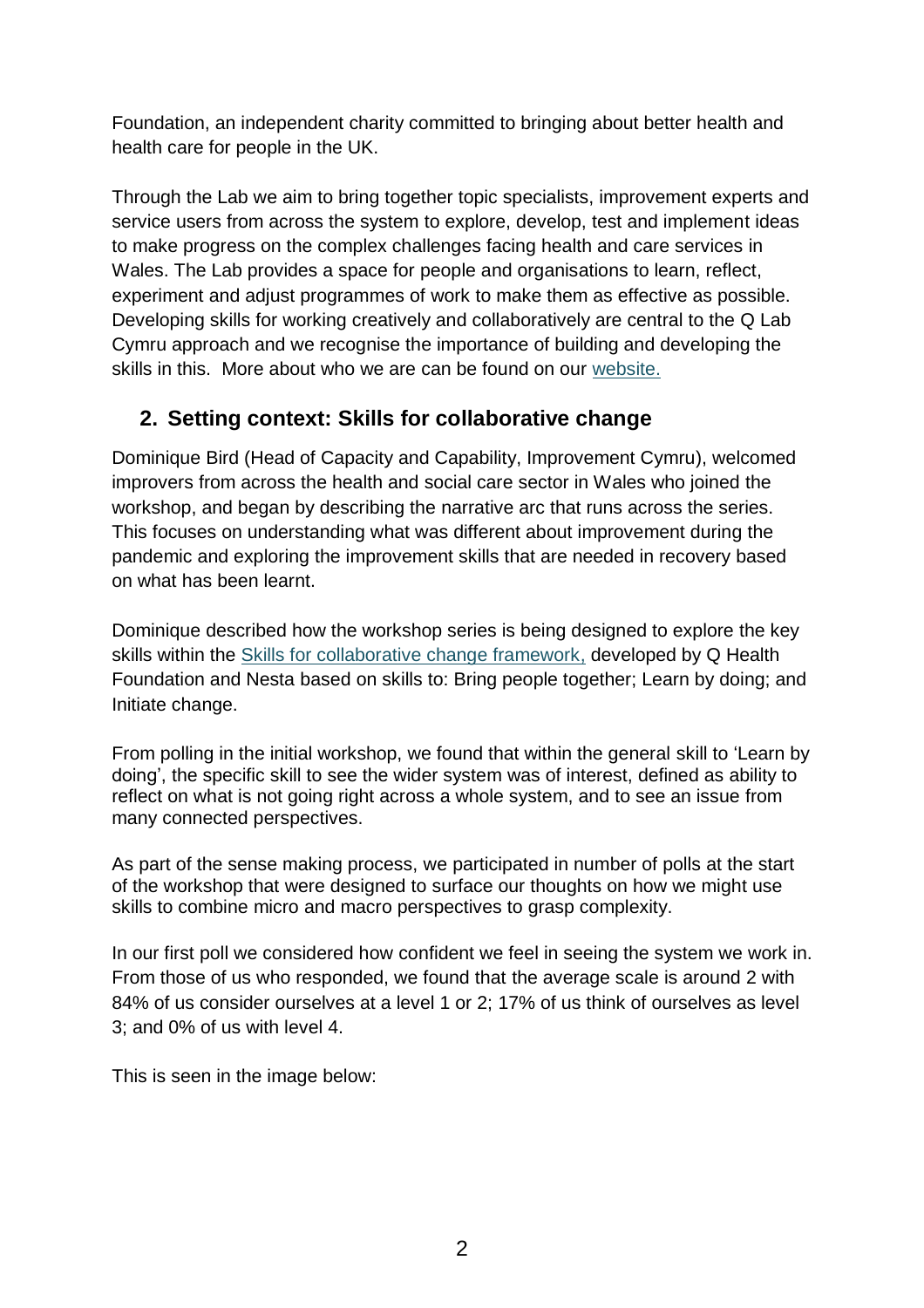Using a scale 1-4 (with 4 being very confident): How confident are you in seeing the system you work in?



Our responses to the second poll on 'What barriers do you face when seeing the wider system?' we indicated the following:

- What is within/outside your control
- It always gets more complicated than you think initially it could or should be
- Everyone had different understanding
- Overlooking key details
- Complexity

In our responses to a third poll we asked, 'What is your definition of 'the wider system'?' and a number of us defined it as:

- Anything that meets the need and involves all those who provide it.
- All contributing factors that cause effect.
- All components to deliver an outcome?
- The people, organisations, power systems and structures that are relevant to, but not directly engaged in, your project.
- Start to end point with chaos in-between.
- Relating to, or extending throughout a system, affecting or reaching the whole of a system.
- The organisations, places, policies, people involved.

We were also challenged in our thinking because any definition has inherent potential to be "tricky"; that caveats need to be included as it "depends on context"; and that "'system' is jargon" often used "as a catch-all".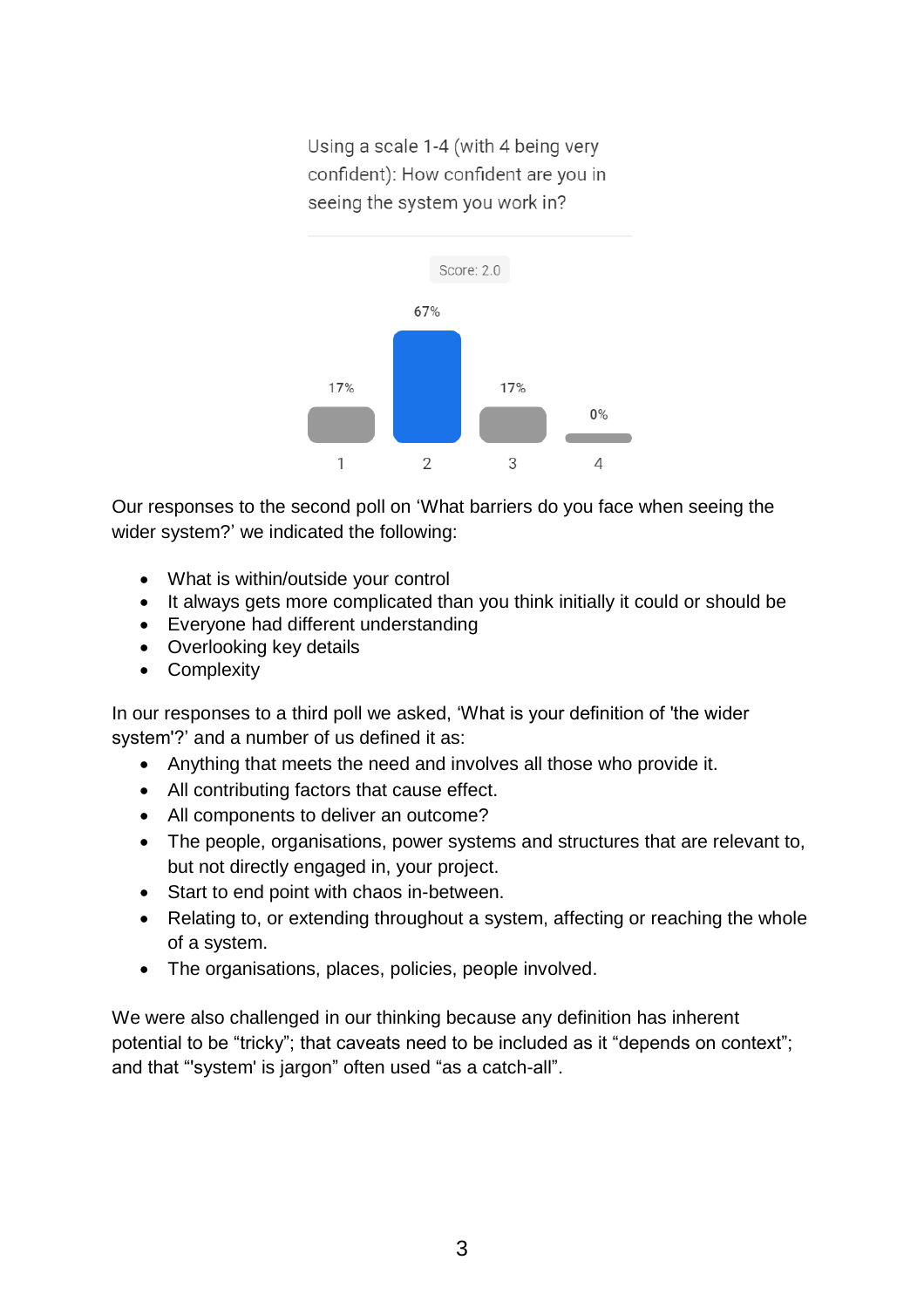### **3. Learning with and from peers**: **case example**

Dominque Bird introduced to us to colleagues in Public Health Wales whose case example of improvement work has drawn heavily on the skill of seeing the wider system and how their approach of using systems thinking behaviour leads to a more holistic view of a complex situation.

Christian Heathcote-Elliott (Principal Public Health Practitioner Wider Determinants of Health Unit) and Dr Ciarán Humphreys (Consultant in Public Health) joined us to share their key learnings and themes emerging from their work.

They described their involvement in a national project, Communities 4Change, which uses an evidence informed, time limited approach which brings together individuals from multiple agencies with a common goal to enable and accelerate change to improve health and health equity

Setting the context, Christian and Ciarán, recognised that public problem solving operates in an interconnectedness of small actions in large complex systems. They highlighted that the biggest contribution to what makes us healthy are living conditions that include education, work, income, housing and surroundings. When these basic building blocks are not in place it leads, in the short term, to stress and anxiety, and contributes in the longer term to an early death.

Christian and Ciarán described how by working with subject experts from NESTA (People Powered Results) and Improvement Cymru, along with building networks meant the project was able to learn from the experience of others of what they felt were critical factors in delivering successful change programmes. This, combined with grey literature research, contributed to the creation of a [Blueprint](https://publichealthnetwork.cymru/wp-content/uploads/2021/08/PHNC-C4C-Blueprint-V2.0.pdf) for our Communities4Change Wales. This approach contains nine core components of the approach and outlines three distinct change cycle phases of preparation, action and follow up. This blue print for accelerating action uses a how to guide which incorporates the purpose; considers what good looks like; provides key questions for facilitators and leaders; and tools and activities. A recording of the presentation given by Christian and Ciarán is found on [Q Lab Cymru website.](https://phw.nhs.wales/services-and-teams/improvement-cymru/q-lab-cymru/)

# **4. Learning by doing**: **breakout rooms group activity**

Des Brown, (Q Lab Cymru Programme Lead), provided us with an introduction and overview of one systems thinking model that uses four simple rules of distinction, systems, relationship and perspective – [DSRP model.](https://blog.cabreraresearch.org/the-four-simple-rules-of-systems-thinking)

One of the aims of the workshop is to provide a platform for us to reflect on our practice, and share and discuss our key learnings and experiences with others. We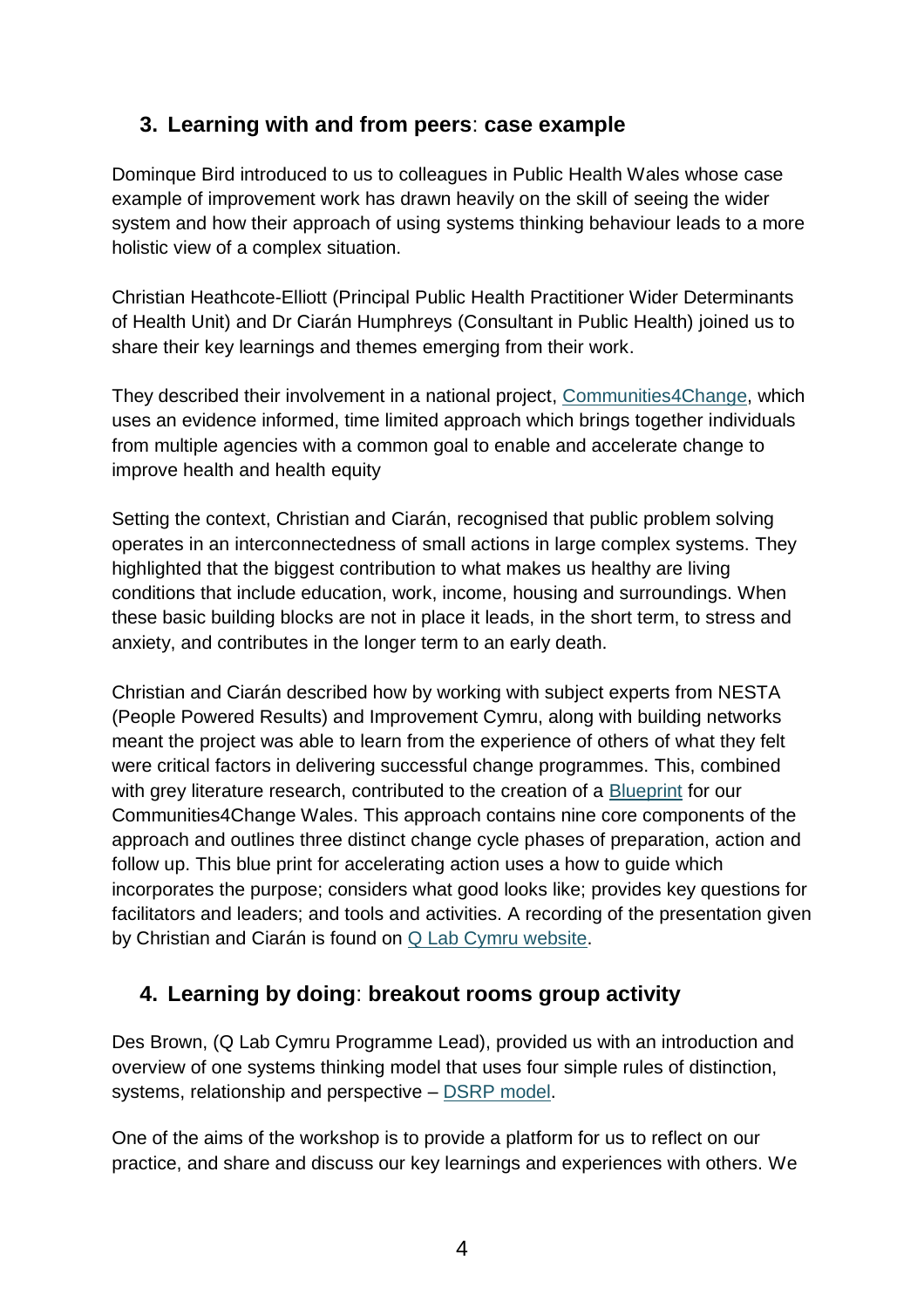designed the breakout activity to give time and space to consider how we might apply the DSRP model to a real life situation and we used a case study derived from the [E15 Mums' Campaign.](https://focuse15.org/) From feedback in previous workshops you told us that you felt it was beneficial to have material made available prior to the workshop and with this in mind the case study was given in time to familiarise ourselves with the context.

We designed this activity to help us develop our understanding of the ways in which multiple elements in a wider system, such as people, processes or structures, must be understood in terms of their relation to each other, and not in isolation or disconnection. The case study also allowed us to consider different perspectives – both micro and macro – as it is only in this way we will gain a more complete and wider understanding of a system and appreciate its complexity.

#### **Main themes emerging from the conversations**

Returning from the breakout rooms, we used feedback to identify what resonated with us or what surprised us:

- Time to discuss and all feedback was considered.
- It's reassuring when others see things in similar ways to you.
- Good to explore the relationship to wider determinants of health etc.
- Sense of problem being widespread is there a tipping point where it's too late to help/change.
- It is devastating opening up an issue and hearing different perspectives. Affects you personally.
- How emotive it is especially looking at circle of control.

### **5. Learning for action**: **tools for self-reflection and deciding on actions**

Informed by your feedback from our initial workshop, we know you value the time and space for personal and quiet thinking, and as part of the workshop series we provide and use some tools for reflective learning.

Using a [continuum created by Nesta](https://www.nesta.org.uk/toolkit/skills-attitudes-and-behaviours-fuel-public-innovation/) we look at three aspects of how we identify the relationship between the smaller elements and the 'big picture'.

Taking the 'What, So What, Now What' questions developed by Rolfe et al. (2001), in their reflective model and combining these with the descriptors from the Nesta framework, we consider where to place our current practice on the continuum of behaviours, and from this decide on and formulate actionable goals – small or big – of doing things differently to generate better outcomes.

As part of the workshop series, we offer this tool for reflection that can be used to develop our skills to how we go about articulating the benefit of the work we do. Learning from your responses on what works best for you, we shared the tool for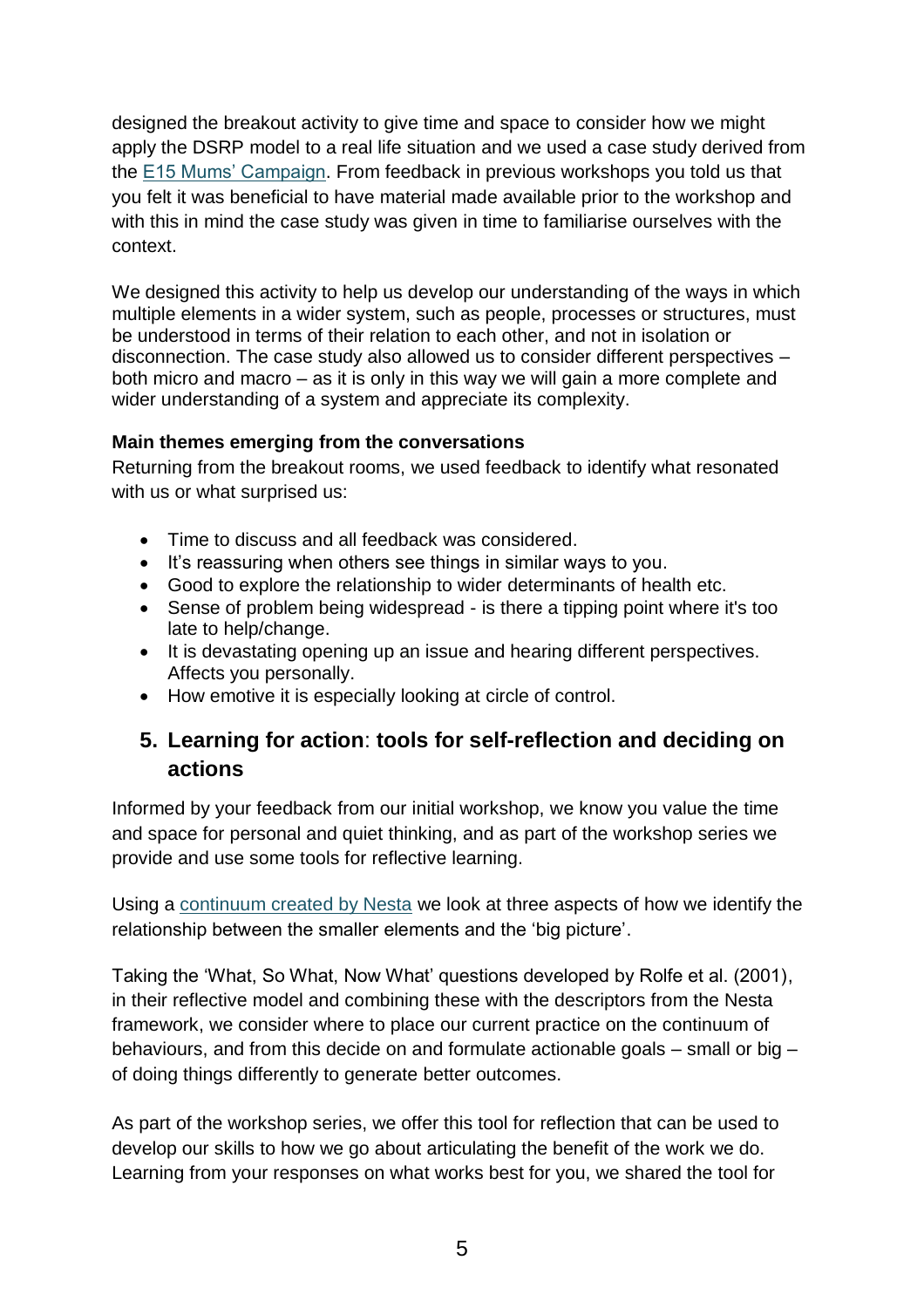reflection with you ahead of the workshop. This meant there was opportunity to consider the questions as you prepared for the workshop, and that the tool was on hand for us to use in our time together as we reflected on our learning from and with others in the main room via the case study example, and the activity in breakout rooms.

# **6. Learning beyond the workshop**: **sustain the learning experience**

Recognising that the workshop is only part of the learning experience, we considered some ways on how to elongate and sustain the learning.

The Q Cymru network is one way of connecting with people who have improvement expertise across the UK and Ireland, and more can be found by contacting Improvement Cymru's Academy team via [PHW\\_IQT@wales.nhs.uk](mailto:PHW_IQT@wales.nhs.uk)

Another way we can continue sharing our learning beyond the workshop is via networks, and from your feedback in previous workshops some of us welcomed the opportunity to connect with others. Taking on board this suggestion, we kept the room open for an additional 30 minutes with an open invitation to stay on line as an opportunity to get to know others or as a chance to carry on discussions that we may have started and not had time to finish. This extra time also offers an opening to find out more about the Q Cymru network.

# **7. After action review**: **reflection and feedback**

Committed to working with what is of interest and what is important to you, we actively seek and commit to respond, where practicable, to what you are saying to us.

Here is a summary of what you shared:

### *What went well in this workshop?*

You appreciated the opportunity "to share thoughts in small groups" in "open and honest discussion", and found the design of the workshop to be well-paced, and balanced both with a "good mix of speakers" and "presentation and breakout activities". Some of the things we hope to take into our improvement practice are: using theoretical models to underpin collaborative working; consideration of perspectives and how conditions need to be right for change and collaboration; and how the DSPR model is helpful in understanding the wider system.